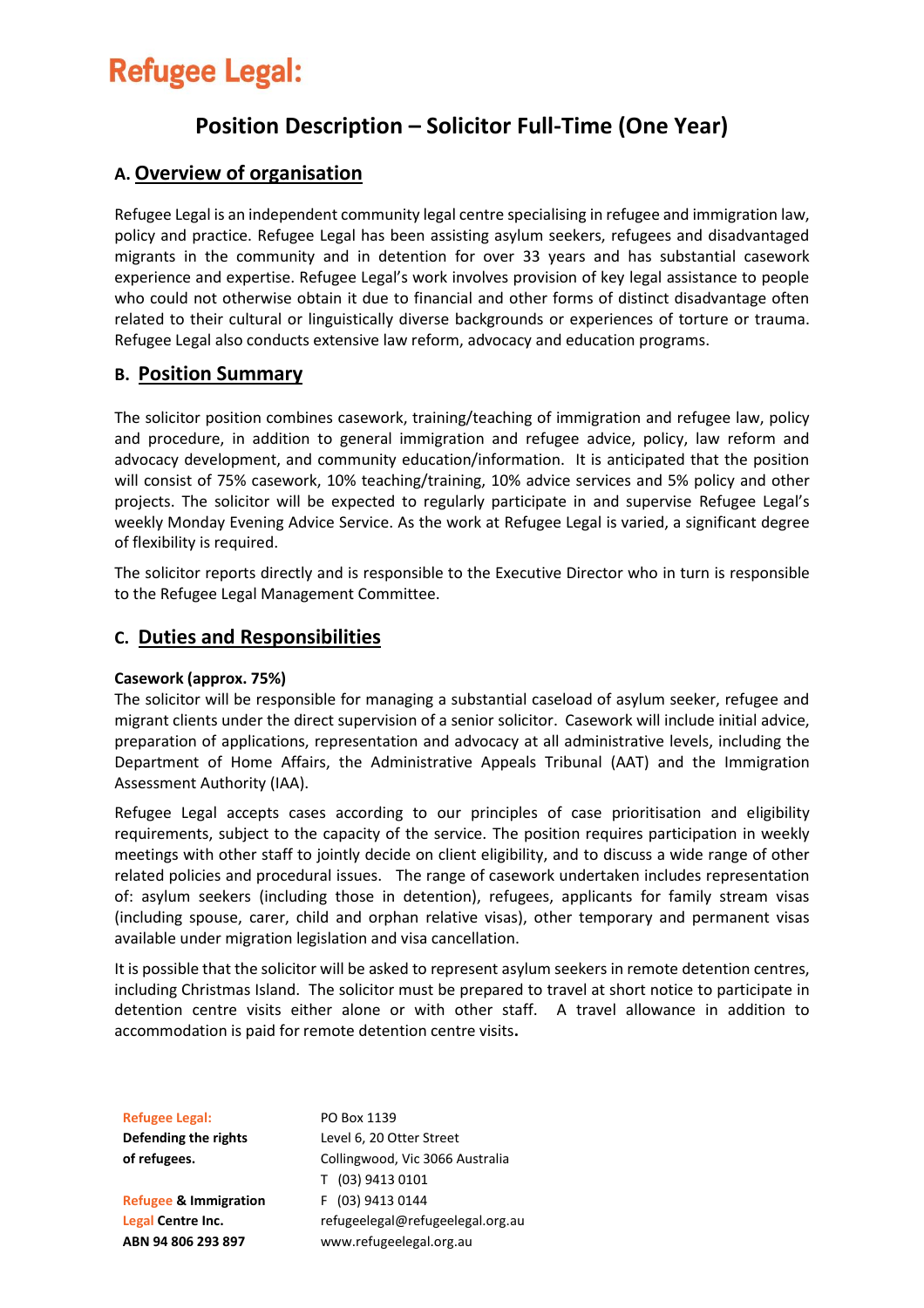#### **Teaching/Training (approx. 10%)**

Refugee Legal delivers training and education in all aspects of Australia's refugee and immigration program. The successful candidate must have a good working knowledge of refugee and immigration law, practice, policy and procedure. Good public speaking, teaching and research skills are required.

The solicitor will be required to contribute to Refugee Legal's Community Legal Education Program, including the preparation and delivery of community education and public presentations in a variety of community-based fora.

Refugee Legal conducts Continuing Professional Development (CPD) Seminars for registered migration agents. CPDs are run regularly throughout the year in Melbourne and may also be conducted in other states or territories. The solicitor will liaise closely with the Legal Education Coordinator, and will be required to research, prepare and present CPD Seminars, which are conducted by Refugee Legal throughout the year, on a variety of immigration or refugee law topics

#### **Advice Services (approx. 10%)**

The solicitor will be required to provide telephone and face-to-face immigration advice as required. The solicitor will be expected to give approximately 3-4 hours of advice per week for Refugee Legal's telephone advice service. The solicitor will also be expected to be available on nominated Monday nights to participate in and supervise legal advice provided by volunteers and staff at Refugee Legal's Evening Advice Service. In addition, the position requires participation in and supervision of legal advice provided by volunteers and staff at Refugee Legal's Clinics, including Refugee Legal's Afghanistan Legal clinic.

#### **Policy and other projects (approx. 5%)**

Refugee Legal is strongly committed to assisting disadvantaged migrants, refugees and asylum seekers by actively contributing to the refugee and immigration policy debate in Australia, as well as encouraging and promoting law reform. The solicitor will be asked to participate in other projects related to these activities, which are conducted from time-to-time at Refugee Legal. Activities may include formulation of policy/law reform positions, undertaking special project work, such as strategic litigation and Medevac, and the preparation of community and sector fact sheets.

Particular areas of interest for Refugee Legal in this area include: Australia's domestic and international human rights obligations in the refugee and immigration law contexts; Australia's policy of mandatory detention of asylum seekers; the impact of immigration and refugee law and policy on particularly vulnerable groups in Australian society (including children, victims of family violence, persons of alleged 'character concern' and students); family reunion and citizenship.

## **D. Selection Criteria**

#### **Essential attributes**

- Capacity and/or experience in performing casework and advice on refugee and general immigration matters, including good working knowledge of laws, policies and procedures in the jurisdiction.
- Capacity and/or experience in public presentations, research and teaching, preferably on legal issues.
- Capacity and/or experience in the formulation of policy/law reform positions, advocacy and community-based presentations on such matters.
- Proven interest and experience in advising and assisting people from diverse cultural and linguistic backgrounds, including those who are in situations of disadvantage.
- Ability to work quickly and effectively under pressure.